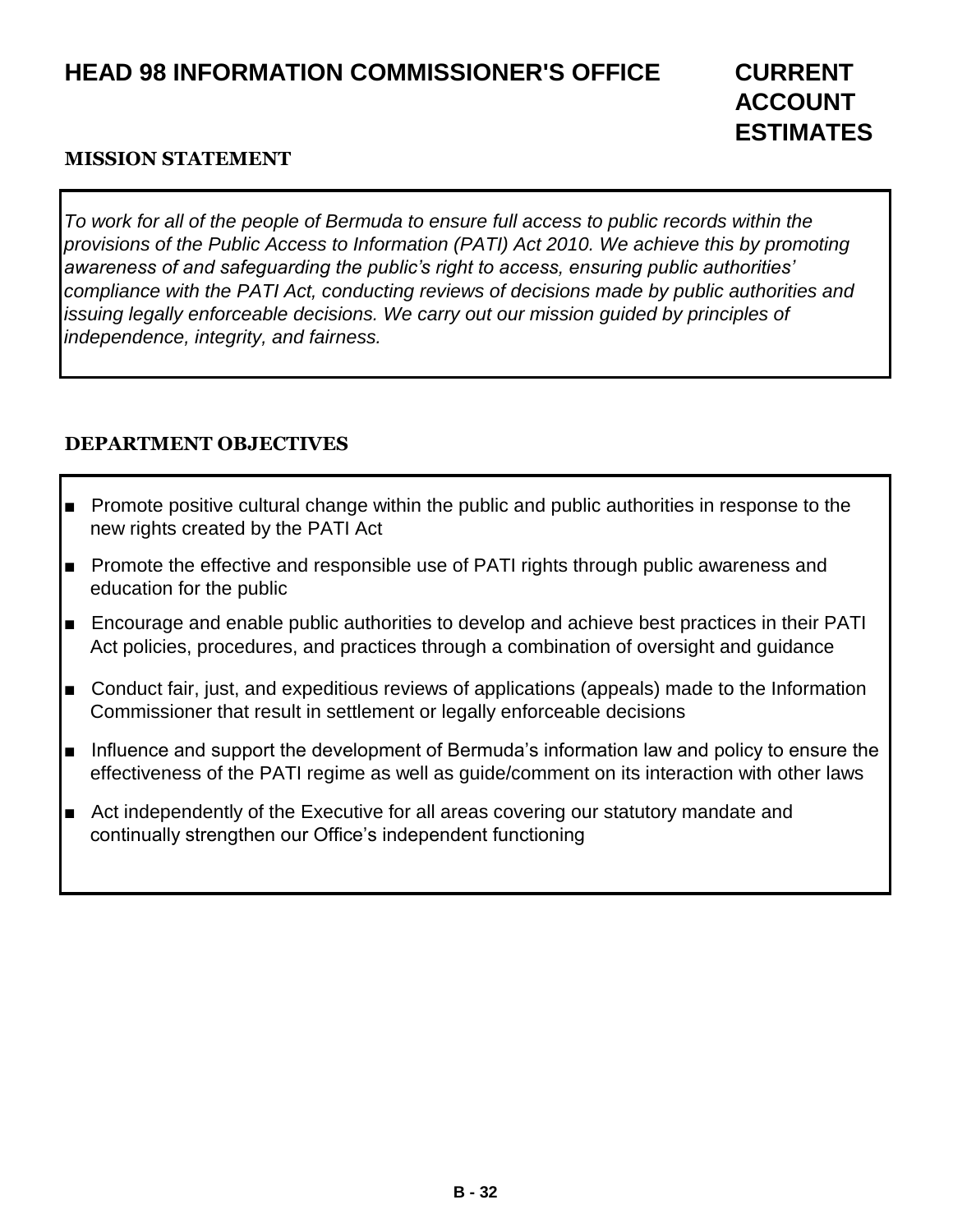# **HEAD 98 INFORMATION COMMISSIONER'S OFFICE CURRENT**

# **ACCOUNT ESTIMATES**

#### **GENERAL SUMMARY**

| <b>IPROG</b> | <b>EXPENDITURE</b>                                                                                                                      |                                            | 2017/18                           | 2017/18              |                                                       | <b>DIFFERENCE</b><br>2017/18    |                              |
|--------------|-----------------------------------------------------------------------------------------------------------------------------------------|--------------------------------------------|-----------------------------------|----------------------|-------------------------------------------------------|---------------------------------|------------------------------|
| (1)          | <b>IBUSINESS UNIT</b><br><b>DESCRIPTION</b><br>(2)                                                                                      | 2016/17<br><b>ACTUAL</b><br>(\$000)<br>(3) | <b>ORIGINAL</b><br>(\$000)<br>(4) | (\$000)<br>(5)       | 2018/19<br><b>REVISED LESTIMATE</b><br>(\$000)<br>(6) | <b>VS</b><br>2018/19<br>(\$000) | %<br>(8)                     |
| 19801        | <b>GENERAL</b><br>108000 ADMINISTRATION<br>108010 APPLICATIONS (APPEALS)<br>108020 COMPLIANCE/BEST PRACTICES<br>108030 PUBLIC AWARENESS | 637<br>13<br>0<br>15                       | 751<br>75<br>96<br>35             | 841<br>5<br>85<br>26 | 823<br>56<br>59<br>19                                 | (18)<br>51<br>(26)<br>17        | (2)<br>1,020<br>(31)<br>(27) |
|              | <b>TOTAL</b>                                                                                                                            | 665                                        | 957                               | 957                  | 957                                                   | 0                               | $\bf{0}$                     |

#### **SUBJECTIVE ANALYSIS OF CURRENT ACCOUNT ESTIMATES**

|     | <b>EXPENDITURE</b>              |              |               |                 |                |                  | <b>DIFFERENCE</b> |             |
|-----|---------------------------------|--------------|---------------|-----------------|----------------|------------------|-------------------|-------------|
|     |                                 |              |               |                 |                |                  | 2017/18           |             |
|     |                                 |              | 2016/17       | 2017/18         | 2017/18        | 2018/19          | <b>VS</b>         |             |
|     | <b>OBJECT CODE DESCRIPTION</b>  |              | <b>ACTUAL</b> | <b>ORIGINAL</b> | <b>REVISED</b> | <b>IESTIMATE</b> | 2018/19           |             |
|     |                                 |              | (\$000)       | (\$000)         | (\$000)        | (\$000)          | (\$000)           | $\%$        |
| (1) | (2)                             |              | (3)           | (4)             | (5)            | (6)              | (7)               | (8)         |
|     |                                 |              |               |                 |                |                  |                   |             |
|     | <b>SALARIES</b>                 |              | 460           | 599             | 466            | 608              | 142               | 30          |
|     | <b>WAGES</b>                    |              | 25            | 0               | 0              |                  | 0                 | 0           |
|     | <b>TRAINING</b>                 |              | 31            | 15              | 15             | 25               | 10                | 67          |
|     | <b>TRAVEL</b>                   |              | 22            | 34              | 34             | 18               | (16)              | (47)        |
|     | <b>COMMUNICATIONS</b>           |              | 4             | 11              | 17             | 25               | 8                 | 47          |
|     | ADVERTISING & PROMOTIONS        |              | 16            | 22              | 15             | 19               | 4                 | 27          |
|     | PROFESSIONAL SERVICES           |              | 64            | 204             | 333            | 186              | (147)             | (44)        |
|     | <b>RENTALS</b>                  |              | 13            | 3               | 3              | $\Omega$         | (3)               | (100)       |
|     | <b>REPAIR AND MAINTENANCE</b>   |              | 14            | 35              | 30             | 26               | (4)               | (13)        |
|     | <b>ENERGY</b>                   |              |               | 8               | 8              | 8                | 0                 | 0           |
|     | <b>MATERIALS &amp; SUPPLIES</b> |              | 8             | 19              | 25             | 34               | 9                 | 36          |
|     | EQUIPMT. (MINOR CAPITAL)        |              | 0             | 3               | 4              | 2                | (2)               | (50)        |
|     | <b>OTHER EXPENSES</b>           |              |               | 4               |                | 6                | (1)               | (14)        |
|     |                                 | <b>TOTAL</b> | 665           | 957             | 957            | 957              | $\bf{0}$          | $\mathbf 0$ |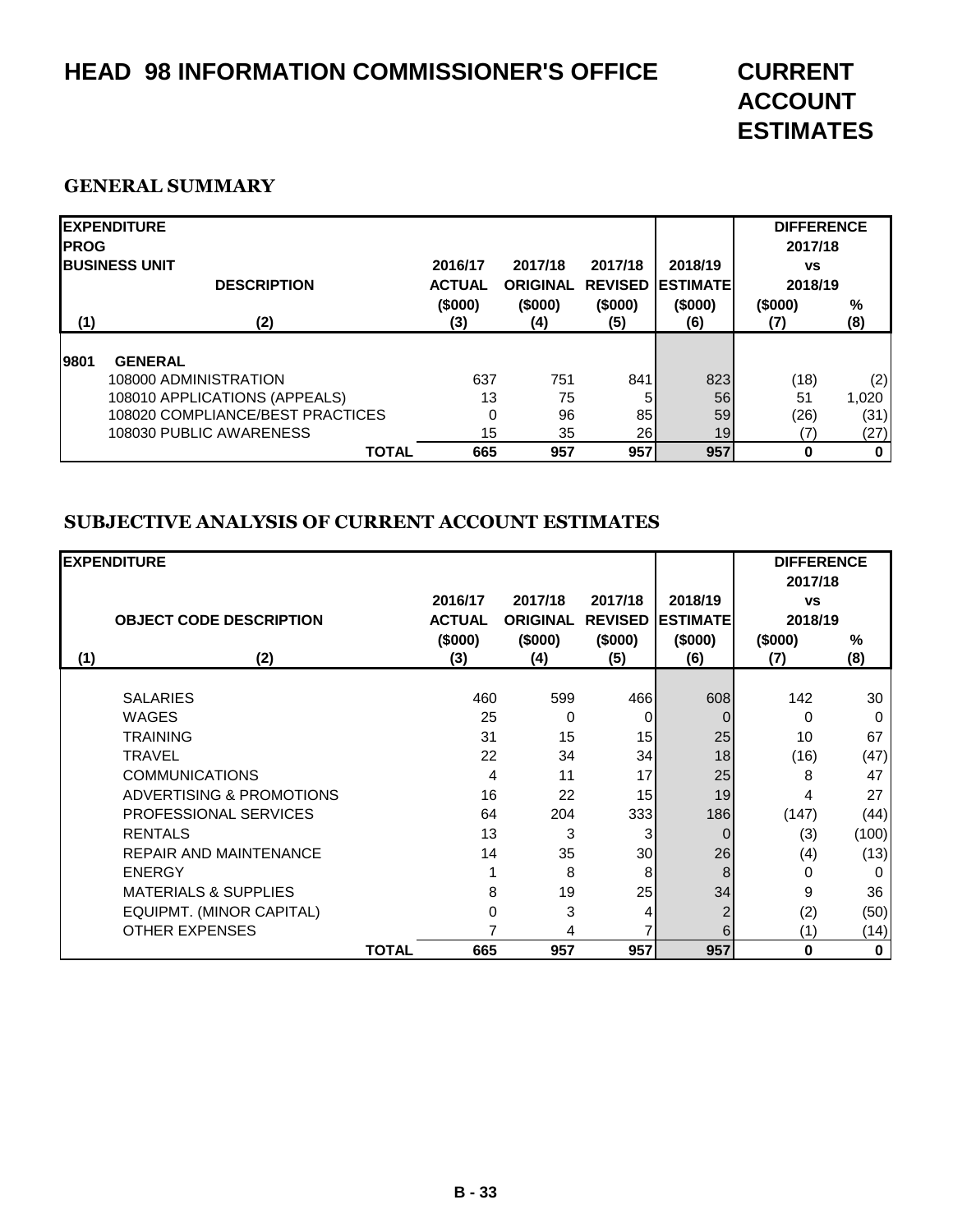**ACCOUNT ESTIMATES**

### **EMPLOYEE NUMBERS (FULL-TIME EQUIVALENTS)**

|                       |                       |              |               |                                  |         |         | <b>DIFFERENCE</b><br>2017/18 |     |
|-----------------------|-----------------------|--------------|---------------|----------------------------------|---------|---------|------------------------------|-----|
|                       |                       |              | 2016/17       | 2017/18                          | 2017/18 | 2018/19 | <b>VS</b>                    |     |
| <b>IBUSINESS UNIT</b> |                       |              | <b>ACTUAL</b> | <b>ORIGINAL REVISED ESTIMATE</b> |         |         | 2018/19                      |     |
|                       | <b>DESCRIPTION</b>    |              |               |                                  |         |         |                              | %   |
| (1)                   | (2)                   |              | (3)           | (4)                              | (5)     | (6)     |                              | (8) |
|                       |                       |              |               |                                  |         |         |                              |     |
| 108000                | <b>ADMINISTRATION</b> |              |               | 5                                |         |         |                              | 25  |
|                       |                       | <b>TOTAL</b> |               |                                  |         |         |                              | 25  |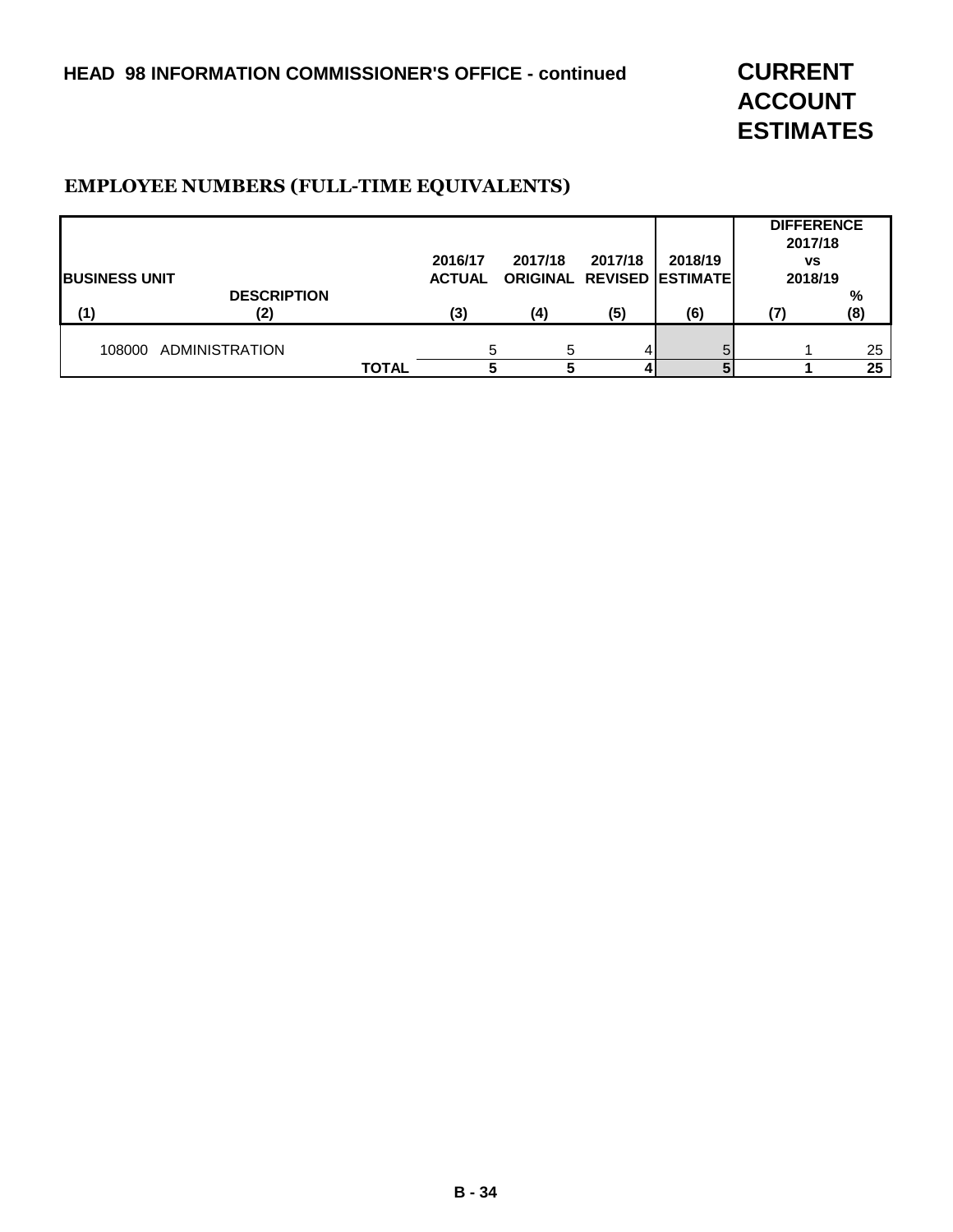| <b>MEASURE/INDICATOR</b>                                                                                                                                                                                                       | <b>ACTUAL</b><br><b>OUTCOME</b><br>2016/17   | <b>ORIGINAL</b><br><b>FORECAST</b><br>2017/18            | <b>REVISED</b><br><b>FORECAST</b><br>2017/18 | <b>TARGET</b><br><b>OUTCOME</b><br>2018/19   |
|--------------------------------------------------------------------------------------------------------------------------------------------------------------------------------------------------------------------------------|----------------------------------------------|----------------------------------------------------------|----------------------------------------------|----------------------------------------------|
| BUSINESS UNIT: 108000 ADMINISTRATION                                                                                                                                                                                           |                                              |                                                          |                                              |                                              |
| Publish and file with the Legislature the ICO's s.58 Annual<br>Report by 31 March                                                                                                                                              | Lay before<br>Parliament by 31<br>March 2018 | Lay before<br>Parliament by 31<br>March 2018             | Lay before<br>Parliament by 31<br>March 2018 | Lay before<br>Parliament by 31<br>March 2019 |
| Complete yearly review of internal guides, procedures, and<br>policy manuals and publish revised editions by 31 December                                                                                                       | Not achieved                                 | 31 March 2018                                            | 31 March 2018                                | 31 December<br>2018                          |
| Information Commissioner to attend 3 overseas<br>training/conferences/meetings per year<br>Records Management Training/Conference<br>Information rights law conference<br>ä,<br>Management/information rights training         | Achieved                                     | 31 March 2018                                            | Achieved                                     | 31 March 2019                                |
| Operational staff to attend one overseas<br>training/conference/meeting per year<br>Information rights training<br><b>Records Management Training</b><br>Mediation/investigation training<br>Information rights law conference | Achieved                                     | 31 March 2018                                            | Achieved                                     | 31 March 2019                                |
| ICO to host 3 volunteers, interns, and/or work shadow<br>candidates per year                                                                                                                                                   | 0                                            | 1                                                        | 0                                            | 3                                            |
| Complete electronic and security audit by 31 September 2016                                                                                                                                                                    | Moved to next<br>budget year                 | Complete by 31<br>March 2018                             | Moved to next<br>budget year                 | Complete by 31<br>March 2019                 |
| Conduct monthly internal education sessions on best practices,<br>information rights principles, or other professional development<br>topics                                                                                   | 6                                            | 12                                                       | 5                                            | 12                                           |
| BUSINESS UNIT: 108010 APPLICATIONS (APPEALS)                                                                                                                                                                                   |                                              |                                                          |                                              |                                              |
| Requesters make appeals to the Information Commissioner of<br>negative decisions by the heads of authority                                                                                                                     | Data forthcoming                             | 60%                                                      | Data forthcoming                             | 60%                                          |
| Acknowledge receipt of applications for review within 5 days                                                                                                                                                                   | 92%                                          | 100%                                                     | 100%                                         | 100%                                         |
| Complete validation of applications for review within 3 weeks                                                                                                                                                                  | 40%                                          | 95% - All posts will<br>be filled by 31<br>December 2017 | 72%                                          | 95%                                          |
| Compete and close valid applications within 4 months                                                                                                                                                                           | 20%                                          | 95% - All posts will<br>be filled by 31<br>December 2017 | 20%                                          | 80%                                          |
| Publish Information Commissioner's decisions on www.ico.bm<br>website within 10 days of being issued                                                                                                                           | 100%                                         | 90%                                                      | 100%                                         | 100%                                         |
| Number of judicial review cases appealed against decisions by<br>the Information Commissioner                                                                                                                                  | 0%                                           | 10% of total IC<br>decisions                             | 0%                                           | 10%                                          |
| Reduce the number of invalid applications submitted to the<br>Information Commissioner                                                                                                                                         | 50% reduction                                | 50% reduction                                            | Achieved                                     | Discontinued                                 |
| Maintain strict confidentiality with respect to the ICO's work on<br>reviews and comply with statutory confidentiality obligations                                                                                             | 100%                                         | 100%                                                     | 100%                                         | 100%                                         |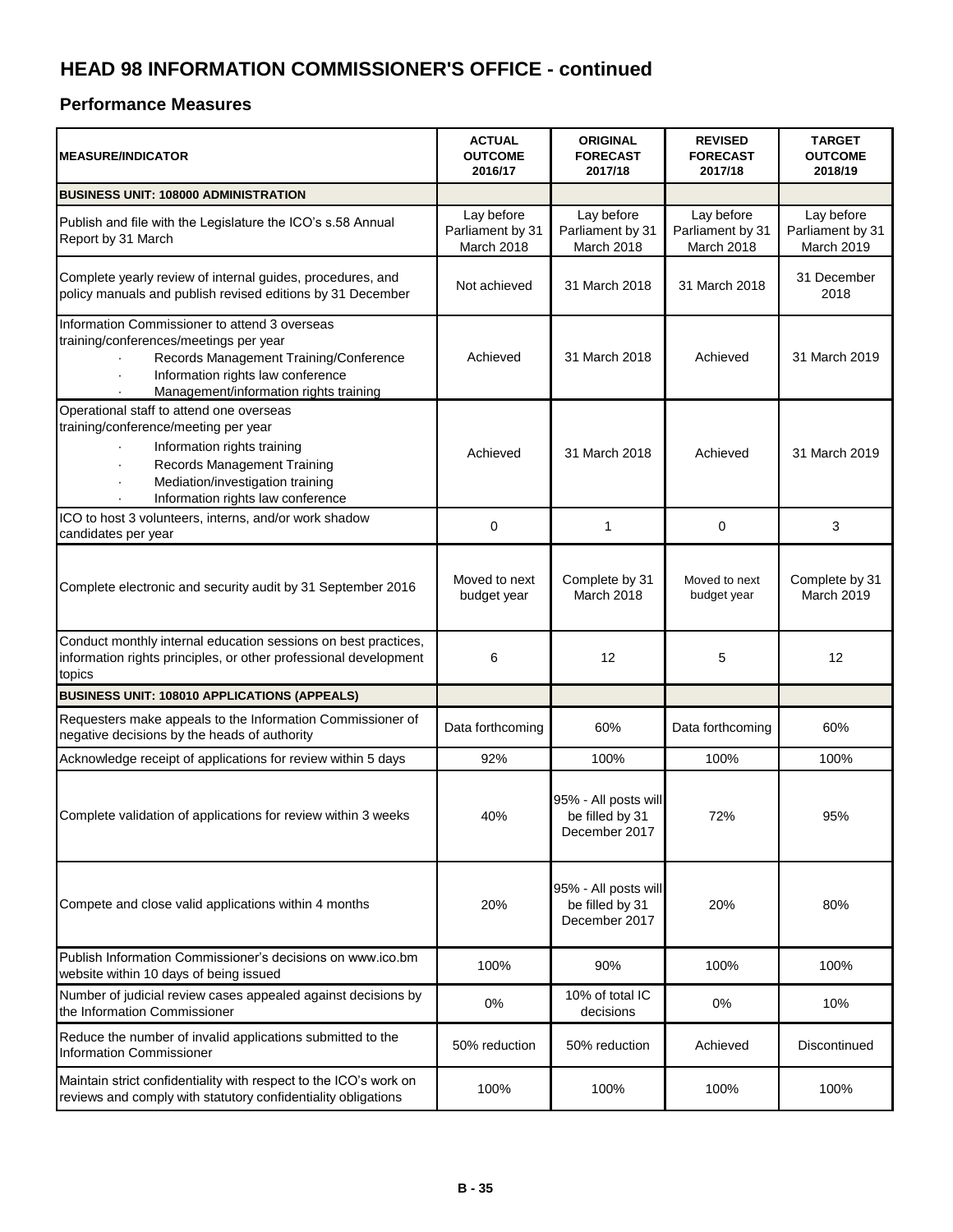| <b>MEASURE/INDICATOR</b>                                                                                                                                                                 | <b>ACTUAL</b><br><b>OUTCOME</b><br>2016/17  | <b>ORIGINAL</b><br><b>FORECAST</b><br>2017/18            | <b>REVISED</b><br><b>FORECAST</b><br>2017/18 | <b>TARGET</b><br><b>OUTCOME</b><br>2018/19  |
|------------------------------------------------------------------------------------------------------------------------------------------------------------------------------------------|---------------------------------------------|----------------------------------------------------------|----------------------------------------------|---------------------------------------------|
| <b>BUSINESS UNIT: 108020 COMPLIANCE/BEST PRACTICE</b>                                                                                                                                    |                                             |                                                          |                                              |                                             |
| Publish all current Information Statements in publicly available<br>database on www.ico.bm website by 1 August                                                                           | 100%                                        | 100%                                                     | 100% by 31 March<br>2018                     | 100%                                        |
| Conduct audit review for compliance of Information Statements<br>by 28 February                                                                                                          | Moved to next<br>budget year                | 95%                                                      | Moved to next<br>budget year                 | 95%                                         |
| Complete investigations under s.57 within 4 months                                                                                                                                       | N/A - no formal<br>investigations<br>opened | 95% - All posts will<br>be filled by 31<br>December 2017 | N/A - no formal<br>investigations<br>opened  | 95%                                         |
| Complete project plan for the ICO's s.57(1) report on two-year<br>review and investigation into general operation of the PATI Act<br>across public authorities by 31 September 2016      | Ongoing                                     | N/A to fiscal year<br>2017/18                            | Completed by 31<br>January 2018              | Discontinued                                |
| Begin ICO's review and investigation into general operation of<br>the PATI Act across public authorities as required by s. 57(1) two<br>years after Act comes into operation             | New Measure                                 | 1                                                        | Achieved                                     | Discontinued                                |
| Complete yearly review of existing ICO guidelines on the<br>application of the PATI Act exemptions and other PATI Act<br>provisions and publish revised editions by 31 March             | Not achieved                                | Complete by 31<br>March 2018                             | Expected to be<br>achieved                   | Complete by 31<br>March 2018                |
| Organise and deliver quarterly best practice, leadership, and/or<br>good governance events for public authorities                                                                        | 1                                           | 4                                                        | $\mathbf{1}$                                 | 4                                           |
| Conduct and complete a voluntary compliance audit of 1 public<br>authority                                                                                                               | Not achieved                                | N/A measure<br>captured below                            | Discontinued -<br>measure captured<br>below  | Discontinued -<br>measure captured<br>below |
| Develop self-assessment tool for public authorities to improve<br>their Information Statements                                                                                           | New Measure                                 | Publish by 31<br>March 2018                              | Moved to next<br>budget year                 | Publish by 31<br>March 2018                 |
| Respond to enquiries from public authorities on general<br>questions about the PATI Act and its provisions                                                                               | 92                                          | 100                                                      | 25                                           | 100                                         |
| Provide official comment on any draft Bills which impact/impede<br>PATI Act provisions                                                                                                   | Ongoing                                     | N/A measure<br>captured below                            | Discontinued -<br>measure captured<br>below  | Discontinued -<br>measure captured<br>below |
| Provide official comment or consultation on draft legislation,<br>statutory provisions and practice codes which impact PATI Act or<br>Regulations, or the right to access public records | Ongoing                                     | Ongoing                                                  | Ongoing                                      | Ongoing                                     |
| Propose beneficial legislative amendments to strengthen the<br><b>PATI Act and Regulations</b>                                                                                           | Ongoing                                     | Ongoing                                                  | Ongoing                                      | Ongoing                                     |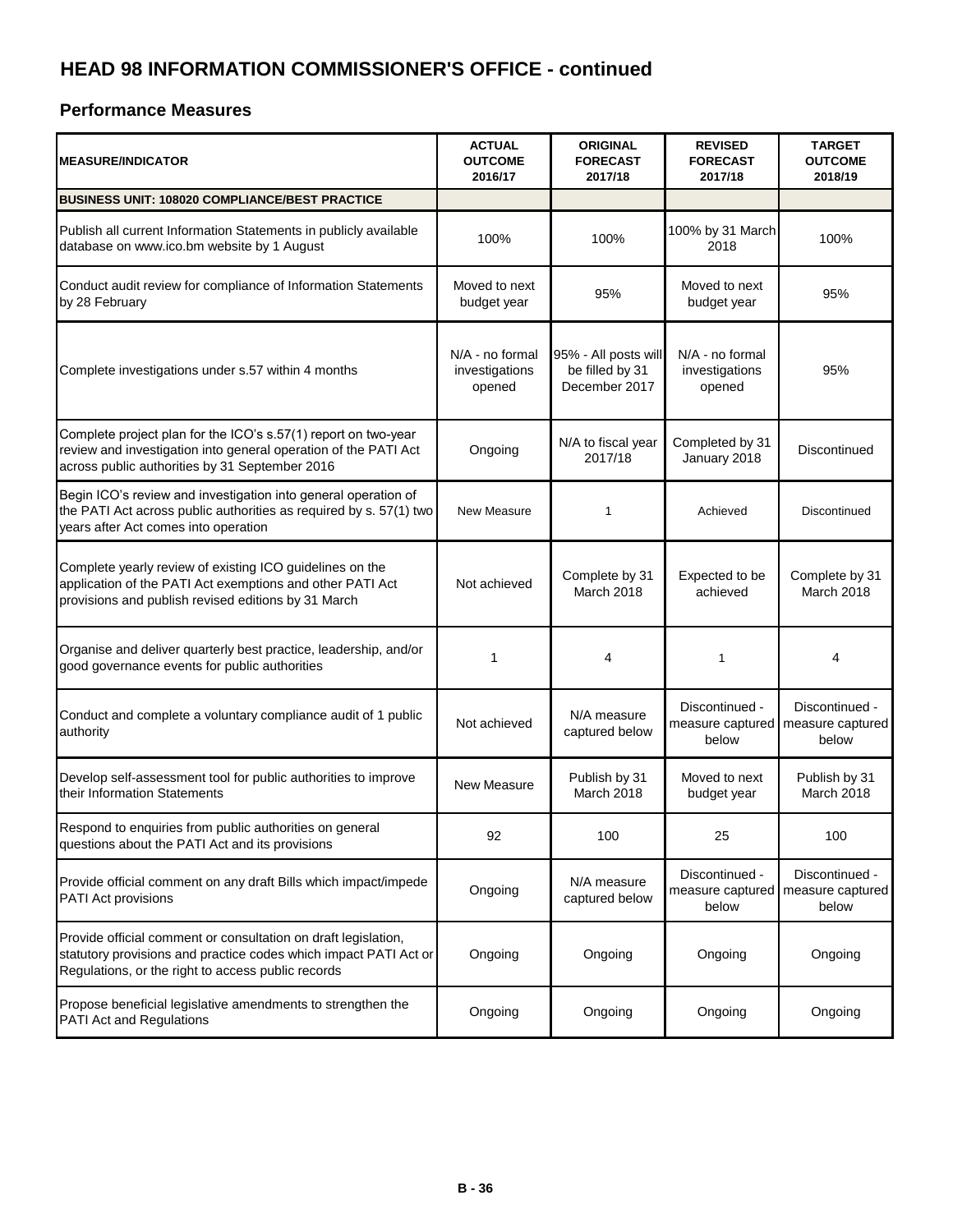| <b>MEASURE/INDICATOR</b>                                                                                               | <b>ACTUAL</b><br><b>OUTCOME</b><br>2016/17 | <b>ORIGINAL</b><br><b>FORECAST</b><br>2017/18 | <b>REVISED</b><br><b>FORECAST</b><br>2017/18 | <b>TARGET</b><br><b>OUTCOME</b><br>2018/19 |
|------------------------------------------------------------------------------------------------------------------------|--------------------------------------------|-----------------------------------------------|----------------------------------------------|--------------------------------------------|
| <b>BUSINESS UNIT: 108030 PUBLIC AWARENESS</b>                                                                          |                                            |                                               |                                              |                                            |
| Conduct general public education sessions on using the PATI Act<br>(outside of Right to Know Day activities)           | $\Omega$                                   | 2                                             | 1                                            | 2                                          |
| Conduct targeted education sessions to interest groups                                                                 | 22                                         | 15                                            | 3                                            | 10                                         |
| Collaborate with local charities/advocacy organisations to co-<br>sponsor public awareness event on information rights | 1                                          | $\mathbf{1}$                                  | 0                                            | $\mathbf{1}$                               |
| Feedback from education sessions rated good or excellent                                                               | 97%                                        | 80%                                           | 90%                                          | 90%                                        |
| Conduct public educational events to commemorate Right to<br>Know Day on 28 September                                  | 4                                          | 4                                             | 1                                            | 4                                          |
| Conduct media interviews to commemorate Right to Know Day on<br>28 September                                           | 4                                          | 4                                             | 0                                            | 4                                          |
| Sponsor secondary school essay, photo, or video contest for Right<br>to Know Day                                       | $\Omega$                                   | $\mathbf{1}$                                  | $\Omega$                                     | 1                                          |
| Engage in media interviews by Information Commissioner to<br>promote awareness of PATI Act                             | 5                                          | 20                                            | 5                                            | Discontinued                               |
| Social media ad campaigns outreach                                                                                     | 76,722 people                              | 60,000 people                                 | 30,000 people                                | 60,000 people                              |
| Social media ad post engagements                                                                                       | 584 engagements<br>as of 31 March<br>2017  | 2000<br>engagements                           | 750 engagements                              | 800<br>engagements                         |
| Unique visitors to our website, www.ico.bm                                                                             | 3,586 visitors                             | Discontinued                                  | Discontinued                                 | Discontinued                               |
| Number of Google analytic sessions on ICO website                                                                      | New measure                                | 3,500                                         | 6,000                                        | 7,000                                      |
| Average duration of Google analytic sessions on ICO website                                                            | New measure                                | 2:30 minutes                                  | 2:20 minutes                                 | 2:30 minutes                               |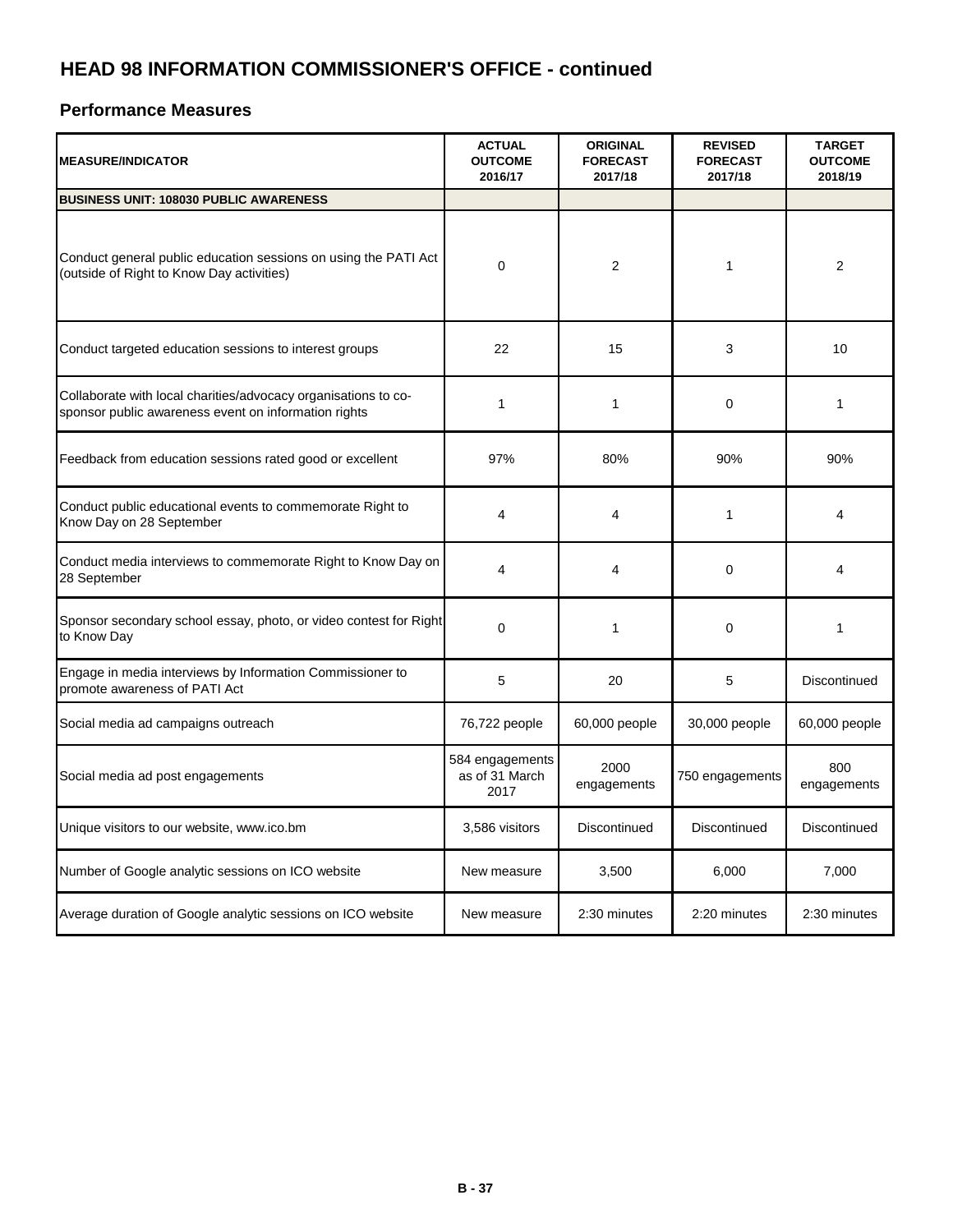| <b>I</b> MEASURE/INDICATOR                                                                                                                                                        | <b>ACTUAL</b><br><b>OUTCOME</b><br>2016/17 | <b>ORIGINAL</b><br><b>FORECAST</b><br>2017/18 | <b>REVISED</b><br><b>FORECAST</b><br>2017/18 | <b>TARGET</b><br><b>OUTCOME</b><br>2018/19 |
|-----------------------------------------------------------------------------------------------------------------------------------------------------------------------------------|--------------------------------------------|-----------------------------------------------|----------------------------------------------|--------------------------------------------|
| <b>BUSINESS UNIT: 108030 PUBLIC AWARENESS - cont.</b>                                                                                                                             |                                            |                                               |                                              |                                            |
| Offer late opening hours at least 1 day per week                                                                                                                                  | 90%                                        | 95%                                           | Discontinued                                 | Discontinued                               |
| Translate our public guides and flyers into Portuguese                                                                                                                            | Ongoing                                    | Ongoing                                       | Ongoing                                      | Ongoing                                    |
| Increase number of PATI requests year-over-year                                                                                                                                   | Achieved                                   | Discontinue                                   | <b>DIscontinued</b>                          | <b>DIscontinued</b>                        |
| Conduct annual research survery of public's awareness of PATI<br>rights                                                                                                           | New measure                                |                                               | Achieved                                     |                                            |
| Respond to enquiries from the public on questions concerning the<br><b>PATI</b> Act and their rights                                                                              | 90                                         | 250                                           | 25                                           | 100                                        |
| Develop and produce public awareness videos on PATI rights                                                                                                                        |                                            |                                               | $\Omega$                                     |                                            |
| Develop and publish educational materials on information rights<br>for primary, middle, and secondary school students (with a set of<br>learning materials for each age grouping) | Ongoing                                    | Ongoing                                       | Ongoing                                      | Ongoing                                    |